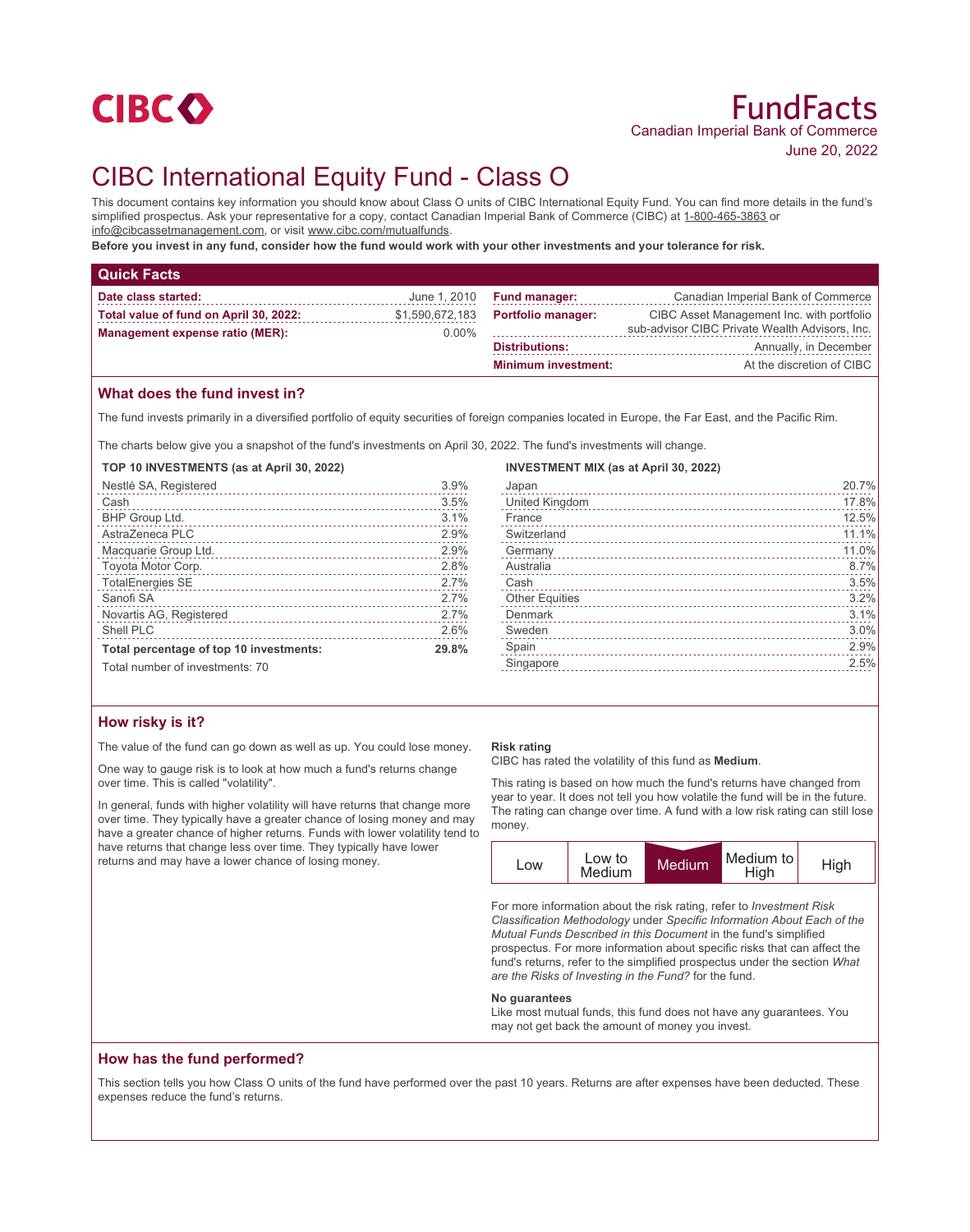## **FundFacts**

## **YEAR-BY-YEAR RETURNS**

This chart shows how Class O units of the fund performed in each of the past 10 calendar years. Class O units dropped in value in 2 of the 10 years. The range of returns and change from year to year can help you assess how risky the fund has been in the past. It does not tell you how the fund will perform in the future.



#### **BEST AND WORST 3-MONTH RETURNS**

This table shows the best and worst returns for Class O units of the fund in a 3-month period over the past 10 calendar years. The best and worst 3-month returns could be higher or lower in the future. Consider how much of a loss you could afford to take in a short period of time.

|                     | <b>Return</b> | 3 months ending | If you invested \$1,000 at the beginning of the period |
|---------------------|---------------|-----------------|--------------------------------------------------------|
| <b>Best return</b>  | 18.9%         | June 30, 2020   | Your investment would rise to \$1,189                  |
| <b>Worst return</b> | $-11.8\%$     | March 31, 2020  | Your investment would drop to \$883                    |

#### **AVERAGE RETURN**

The annual compounded return of Class O units of the fund was 11.5% over the past 10 years. If you had invested \$1,000 in the fund 10 years ago, your investment would be worth \$2,980 as at April 30, 2022.

| Who is this fund for?                                                                                                                  | A word about tax                                                                                                                                                                                                                                                                                     |
|----------------------------------------------------------------------------------------------------------------------------------------|------------------------------------------------------------------------------------------------------------------------------------------------------------------------------------------------------------------------------------------------------------------------------------------------------|
| Investors who:<br>• are seeking exposure to equity securities of international companies;<br>and<br>• are investing for the long term. | In general, you will have to pay income tax on any money you make on a<br>fund. How much you pay depends on the tax laws where you live and<br>whether or not you hold the fund in a registered plan such as a<br>Registered Retirement Savings Plan (RRSP) or a Tax-Free Savings<br>Account (TFSA). |
|                                                                                                                                        | Keep in mind that if you hold your fund in a non-registered plan, fund<br>distributions are included in your taxable income, whether you receive<br>them in cash or have them reinvested.                                                                                                            |

## **How much does it cost?**

The following tables show the fees and expenses you could pay to buy, own, and sell Class O units of the fund. The fees and expenses - including any commissions - can vary among classes of a fund and among funds. Higher commissions can influence representatives to recommend one investment over another. Ask about other funds and investments that may be suitable for you at a lower cost.

#### **1. SALES CHARGES**

There are no sales charges payable when you buy, switch, or sell Class O units of the fund.

#### **2. FUND EXPENSES**

You don't pay these expenses directly. They affect you because they reduce the fund's returns.

As at December 31, 2021, the expenses for Class O units of the fund were 0.19% of its value. This equals \$1.90 for every \$1,000 invested.

|                                                                                                                                                                                    | Annual rate<br>(as a % of the fund's value) |
|------------------------------------------------------------------------------------------------------------------------------------------------------------------------------------|---------------------------------------------|
| Management expense ratio (MER)<br>This is the total of the fund's operating expenses for Class O units of the fund. No management fees are charged in<br>respect of Class O units. | $0.00\%$                                    |
| Trading expense ratio (TER)<br>These are the fund's trading costs.                                                                                                                 | 0.19%                                       |
| <b>Fund expenses</b>                                                                                                                                                               | 0.19%                                       |